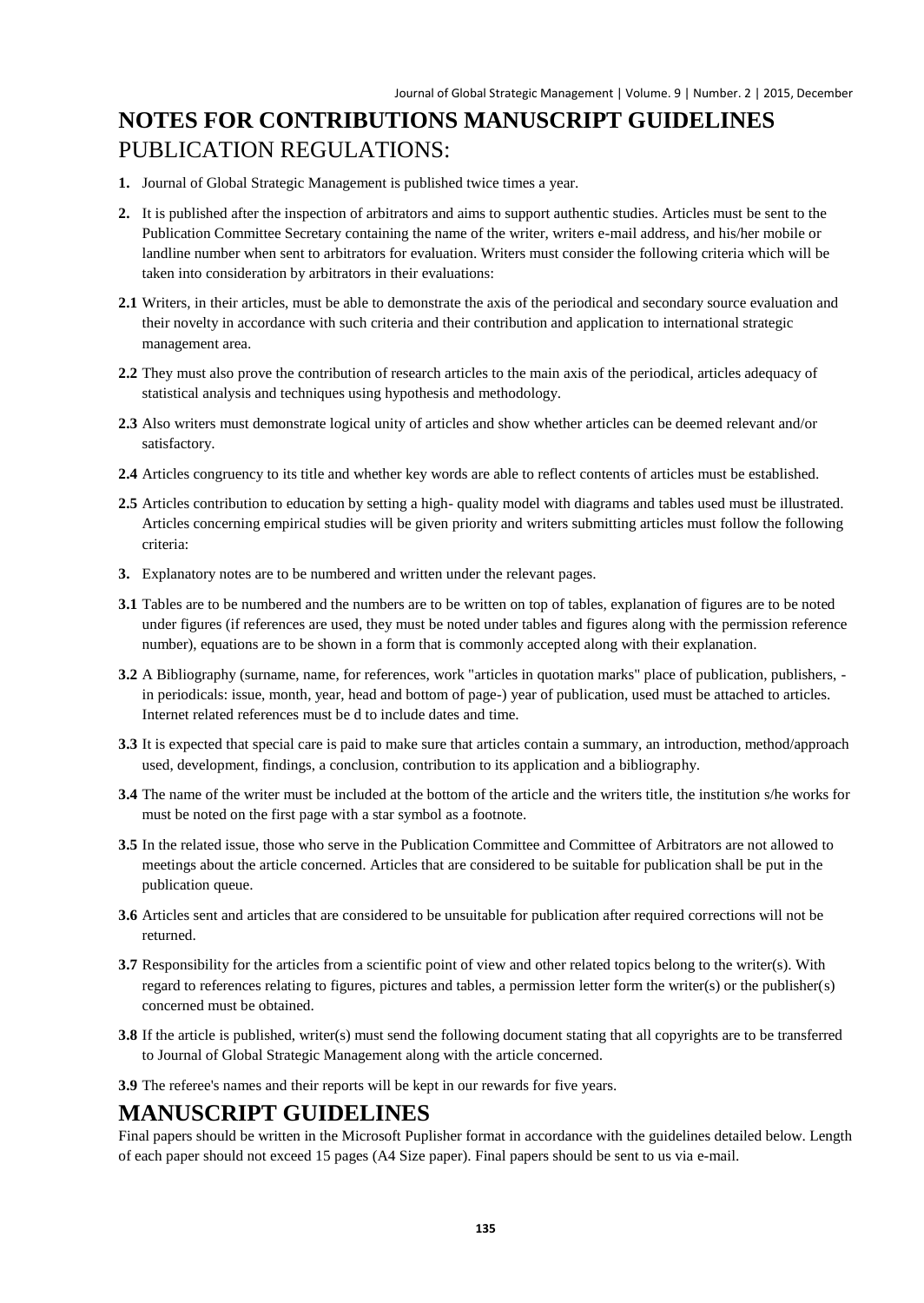#### **Base Font**

The paper should be typed Times New Roman with Point Size 10 and Single-spaced. A space should be between each paragraph.

## **Margins**

Set your margins as follows: Left Margin:3 cm Right Margin:3 cm Top Margin:3 cm Bottom Margin:2,50 cm

### **Title**

The title should be in all capital letters, boldface, "SIZE 20" and centered at the top of the first page. The author(s) and affiliations(s) must be right-justified , bold face, "SIZE 14" and single-spaced, beginning on the second line below the title. Do not use titles such as Dr. or Assistant Professor. etc.

## **Abstract**

On the second line following the author(s) and affiliation(s), the word abstract must be left-justified and typed in all capital letters boldface with the "SIZE 14". The text of the abstract should be italicized and not more than 500 words and 3-5 keywords must be included.

## **ABSTRACT**

The main object of this paper

### **Body**

The body of the paper following the abstract should be single-space, and both left and right justified. Microsoft Word calls this "Justify".

First-level headings must be left-justified, boldface and in all capital letters with the "SIZE14" (Following the abstract, include a first level heading before the first paragraph of the body of the paper to clearly separate the two).

#### **INTRODUCTION**

Second -level headings should be flush with the left margin, bold face, "SIZE 14" and in upper and lower case letters (NOT all caps).

## **Strategic Decision Making**

## **Exhibits And Appendices**

Exhibits may be included with each one appearing on a separate page. Exhibits should be typed as close as possible to the location they are cited. Headings should be centered, boldface, and capitalized above the exhibit. The size of the heading for each exhibit should be "SIZE 12".

## **EXIHIBIT 1**

Appendices should immediately follow the body of the paper and precede the references. The word appendix must be left-justified above the appendix, in "SIZE 14", bold and caps.

#### **APPENDIX References**

Calling references in the text should be handled with the use of last name, year of publication and page number. Ansoff (1965; 56) indicate that…¦

The bibliography should include those reference cited in the text of the paper and should be titled reference, which must be all in capital letters, boldface and "SIZE 14". References should be listed on a separate page at the end of the paper. A line must be skipped between references. The word reference must be left-justified above the reference,

### **REFERENCES**

Bourgeois, L.J. and Eisenhardt, Kathleen M.(1988), Strategic Decision Process in High Velocity Environment: Four Cases in the Microcomputer Industry, Management Science, 34, pp.816-835.

Kirkwood, Craig W., (1997), Strategic Decision Making, Multi-objective Decision Analysis with Spreadsheets, Wadsworth Puplishing Company, California, USA.

Footnotes will not be used for references.